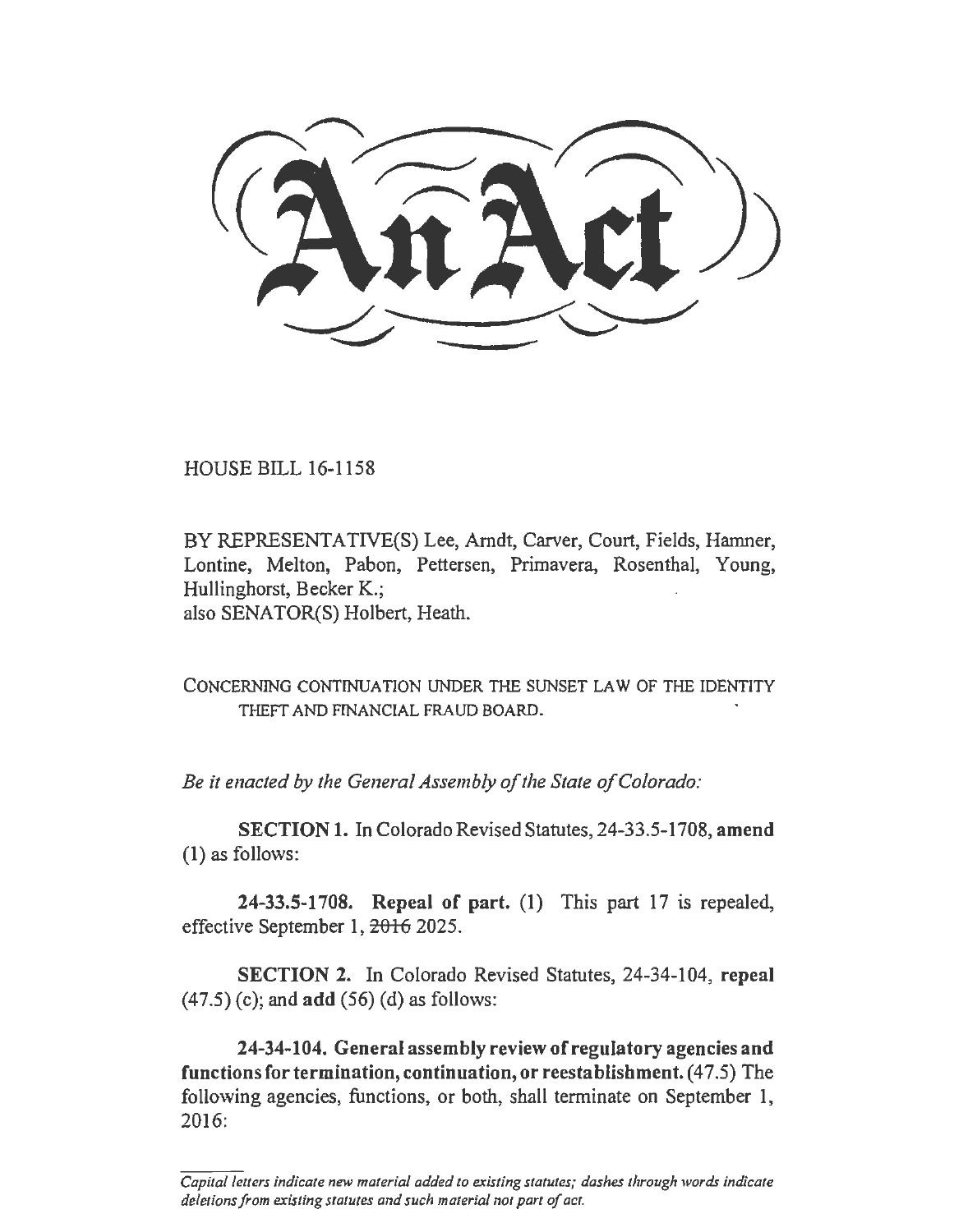(c) The identity theft and financial fraud boaxd and the Colorado fraud investigators unit created in part  $17$  of article  $33.5$  of this title;

(56) The following agencies, functions, or both, terminate on September 1, 2025:

(d) THE IDENTITY TIIEFT AND FINANCIAL FRAUD BOARD CREATED IN PART 17 OF ARTICLE 33.5 OF THIS TITLE.

SECTION 3. Act subject to petition - effective date applicability. (I) This act takes effect at 12:01 a.m. on the day following the expiration of the ninety-day period after fmal adjournment of the general assembly (August 10,2016, if adjournment sine die is on May 11, 20 16); except that, if a referendum petition is filed pursuant to section 1 (3) of article V of the state constitution against this act or an item, section, or part of this act within such period, then the act, item, section, or part will not take effect unless approved by the people at the general election to be held in November 2016 and, in such case, will take effect on the date of the official declaration of the vote thereon by the governor.